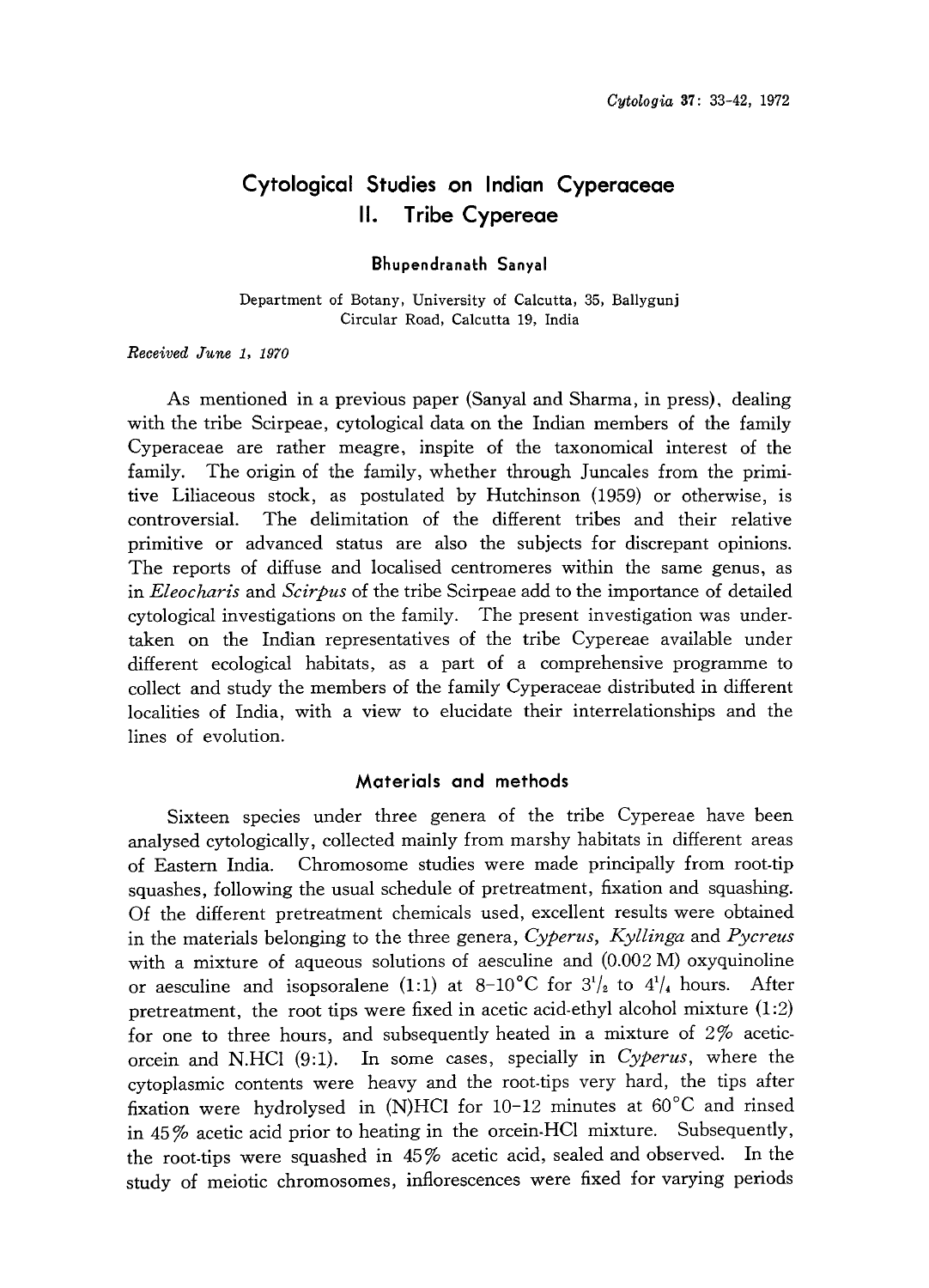in acetic acid-ethyl alcohol  $(1:1)$  mixture before smearing in acetic-carmine solution. Pretreatment in  $0.002$  M oxyquinolene solution at  $8\text{-}10\textdegree\text{C}$  for 30 minutes to 1 hour, prior to fixation, was employed in some cases. The figures were drawn at a table magnification of approximately  $3,000 \times$ , with a compensating eyepiece of  $\times 20$ , an apochromatic objective and an aplanatic condenser.



Indian Cyperaceae II: explanation of figures in the text.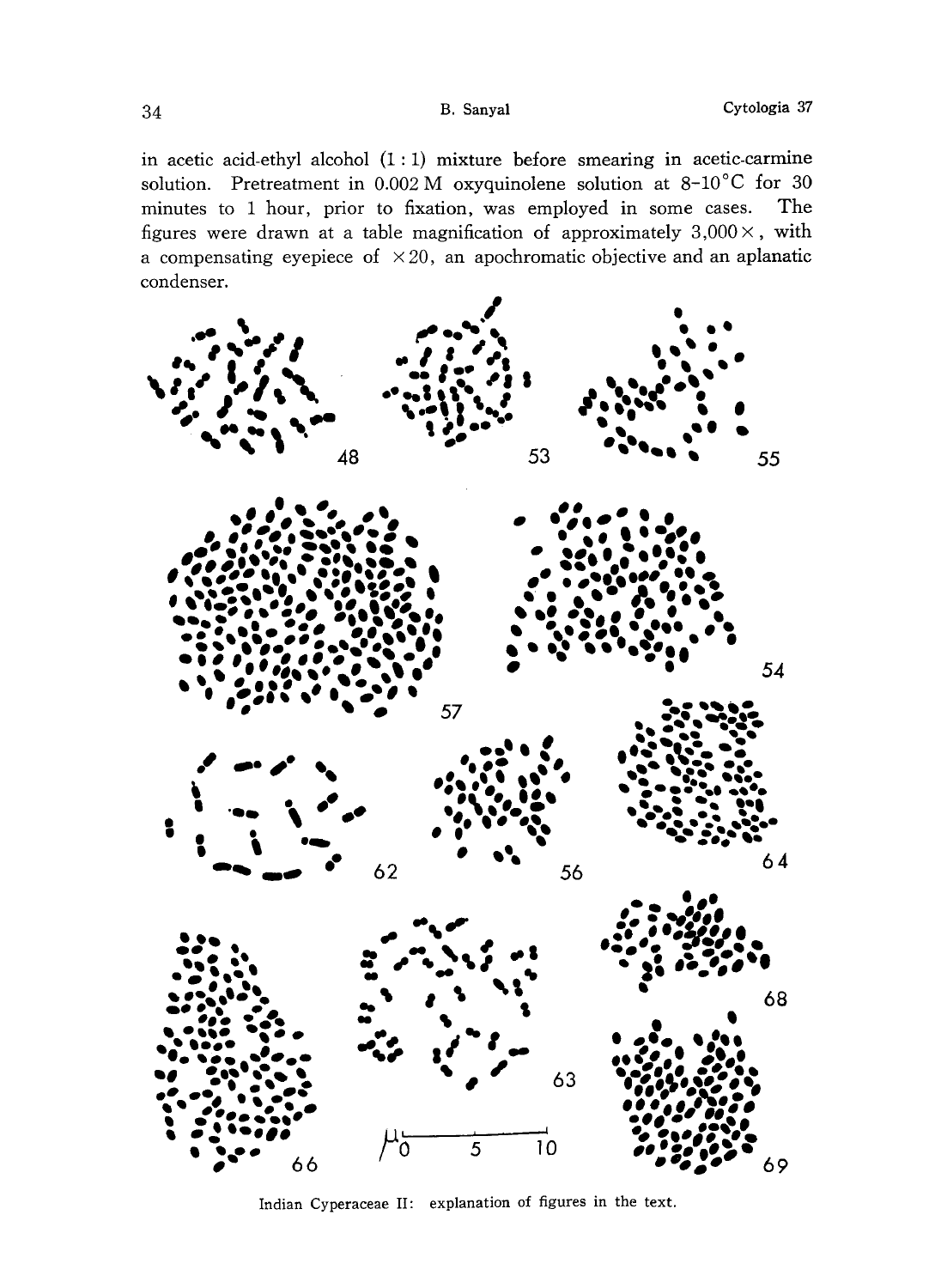## **Observations**

The somatic chromosome numbers with Cypereae present a large range of variations. The minimum and maximum numbers of chromosomes counted in the different species of Cyperus range from  $2n=16$  to  $2n=208$ . The single species of Kyllinga studied has  $2n=120$  while the two species of *Pycreus* have  $2n=54$  and  $2n=96$ . The width of the chromosomes is smaller in these three genera than that of the members of Scirpeae observed previously. From a detailed karyotype analysis, a gross morphological resem blance is observed between the chromosomes of these genera and those of Scirpeae investigated previously. Certain types are common to both, indicating



Indian Cyperaceae II: explanation of figures in the text.

the homogeneity of the family Cyperaceae as a whole. For a comparative analysis, the descriptions of the different chromosome types of the two tribes are being maintained on a common basis, though only five of the fifteen chromosome types observed in Scirpeae, are present in the members of Cypereae analysed. These types, designated as  $D, E_1, F, G$  and  $H$  to match the corresponding types previously described under Scirpeae, are given below:

- Type D-Comparatively long chromosome with median to nearly median primary constriction.
- Type  $E_1$ -Medium-sized chromosome with median primary constriction and a satellite at the distal end of one arm.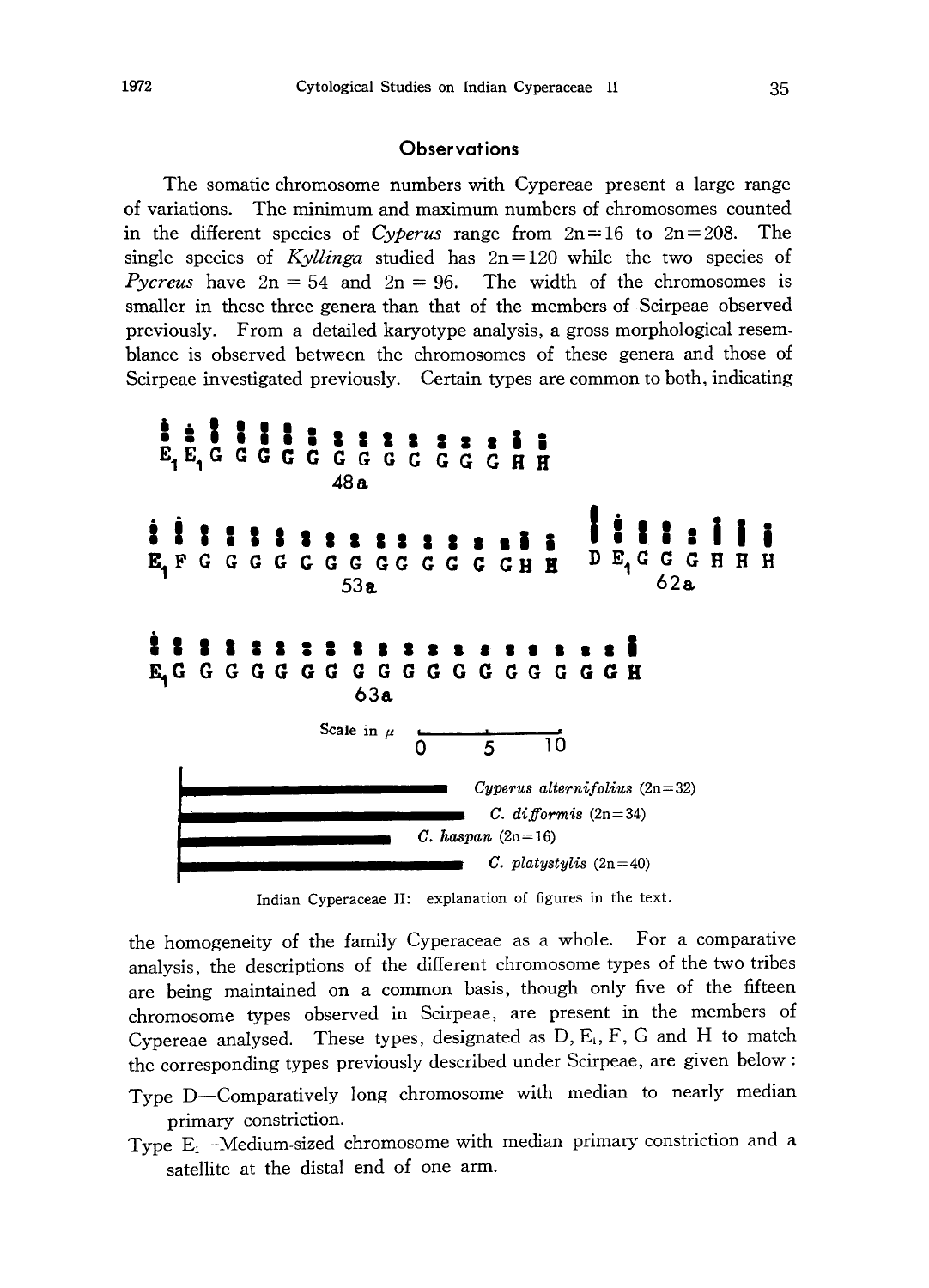- Type F-Medium-sized chromosome with submedian to nearly submedian primary constriction and a satellite at the distal end of the long arm.
- Type G-Medium-sized to short chromosome with median to nearly median primary constriction.
- Type H-Short chromosome with nearly subterminal to nearly submedian primary constriction.

On an average, the chromosomes are small in size with little size differ ence. Different combinations of these types are present in the different species, indicating the role of structural alterations in their origin. The figure numbers have been maintained in continuation of the previous paper on the tribe Scirpeae of this series.

#### Genus-Cyperus

Thirteen species of this genus have been worked out.

- C. alternifolius L.  $2n = 32 = 4E_1 + 24G + 4H = 1.9 0.9\mu$   $n = 16$ II (Figs. 48, 48a, 49).
- C. articulatus L.  $n=56<sub>II</sub>$  (Fig. 50).
- C. compressus L.  $n=64<sub>II</sub>$  (Fig. 51).
- C. corymbosus Rottb.  $n=64<sub>II</sub>$  (Fig. 52).
- C. difformis L.  $2n=34=2E_1+2F+26G+4H=2.1-1.0\mu$  (Figs. 53, 53a).
- C. digitatus Roxb.  $2n = 108 = 1.2 0.7\mu$  (Fig. 54).
- C. distans L.  $2n = 48 = 1.2 0.7\mu$  (Fig. 55).
- C. elegans L.  $2n = 50 = 1.2 0.7\mu$  (Fig. 56).
- C. esculentus L.  $2n = 208 = 1.3 0.6\mu$  (Figs. 57, 58),  $n = 104<sub>II</sub>$ .
- *C. flavidus* Retz.  $n=10<sub>II</sub>$  (Figs. 59, 60, 61).

In addition to the normal first metaphase the presence of third metaphase division in PMCs has also been noticed. A regular third metaphase shows the presence of ten chromosomes and three organising nuclei within the more or less oval PMC. An abnormal third metaphase division has also been observed, showing thirteen chromosomes and three organising nuclei within the pollen mother cell.

C. haspan L.  $2n = 16 = 2D + 2E_1 + 6G + 6H = 2.8 - 1.3\mu$  (Figs. 62, 62a).

- C. platystylis R. Br.  $2n=40=2E_1+36G+2H=1.7-0.9\mu$  (Figs. 63, 63a).
- C. rotundus L.  $2n = 108 = 1.1 0.5\mu$  (Figs. 64, 65),  $n = 54<sub>II</sub>$ .

Genus-Kyllinga

K. brevifolia Rottb.  $2n = 120 = 1.2 - 0.6\mu$  (Figs. 66, 67),  $n = 60<sub>H</sub>$ .

### Genus-Pycreus

Only two species of the genus have been worked out.

- P. nitens Nees.  $2n = 54 = 1.1 0.7\mu$  (Fig. 68).
- *P. polystachyus* Beauv.  $2n = 96 = 1.2 0.7\mu$  (Fig. 69).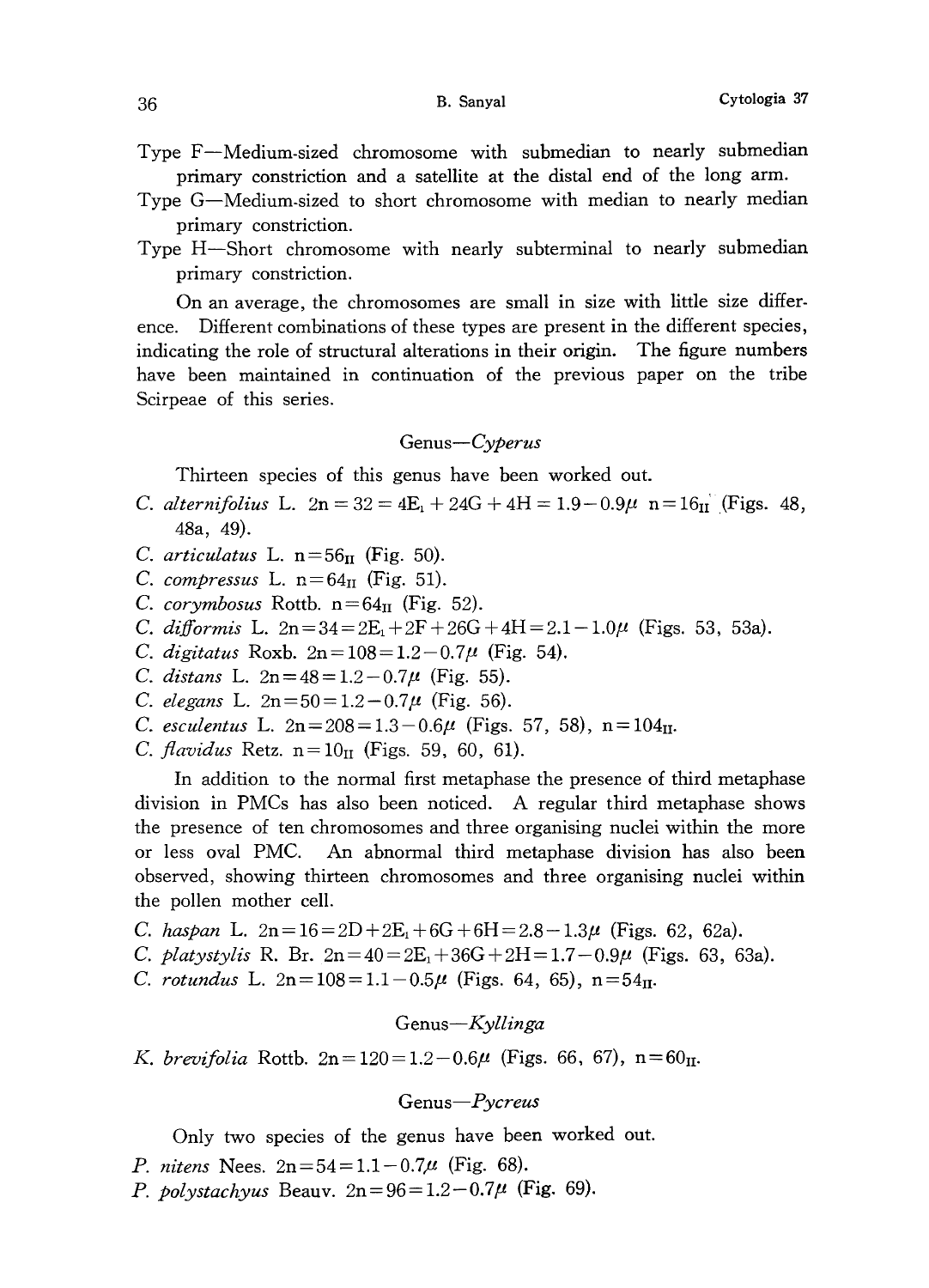

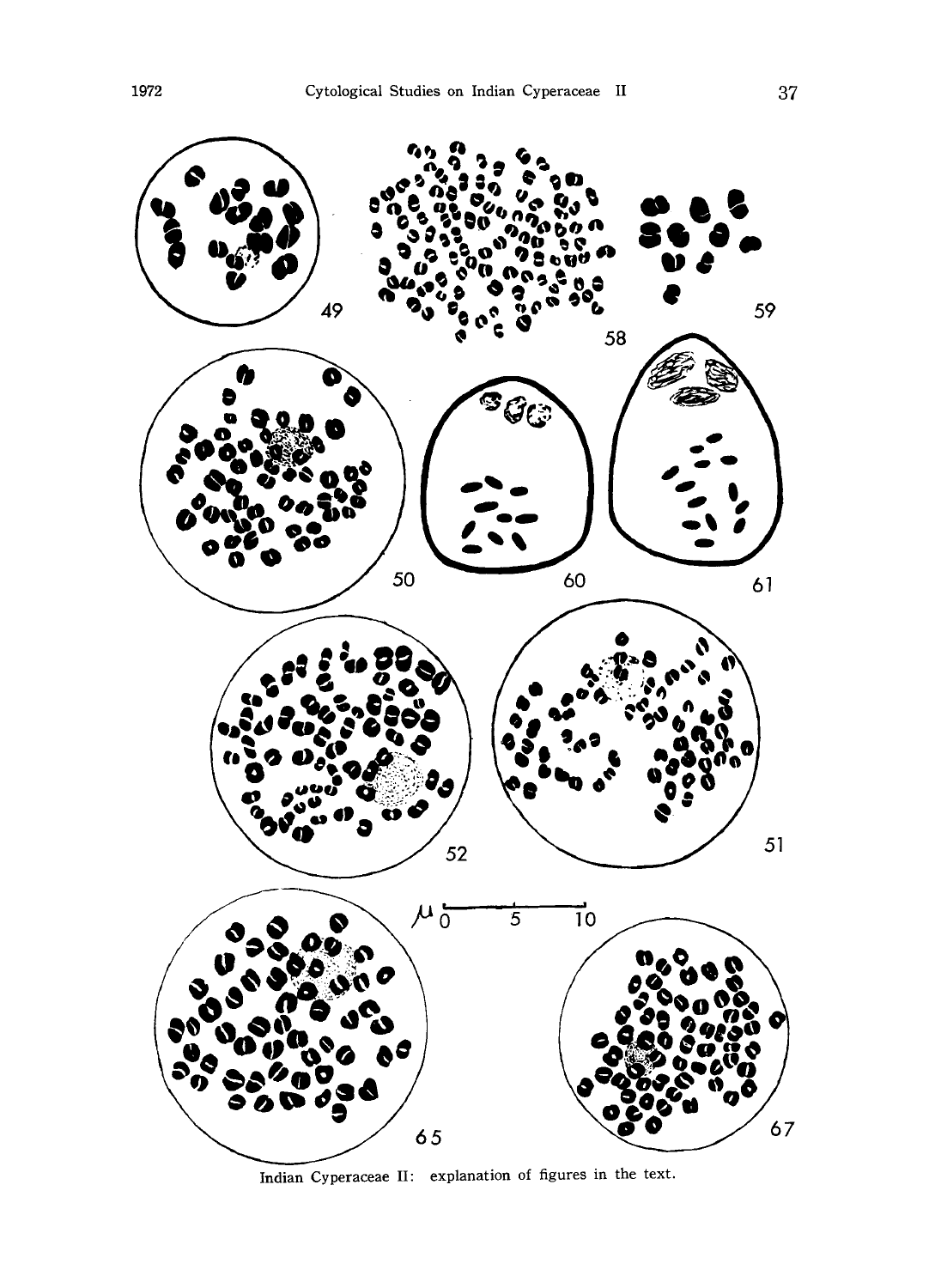#### Discussion

#### Evolution and interrelationships within Cypereae

Within the tribe Cypereae of Hutchinson (1959) three genera have been investigated during the present work namely, Cyperus, Kyllinga and Pycreus. In Cyperus, varying chromosome numbers, starting from  $n=8$  as reported for the first time in C. haspan to a very high chromosome number as 208 in the somatic cells of C. esculentus, have been recorded (Gadella and Kliphuis 1964, Hicks 1929, Love and Love 1944, 1956, Reese 1957, Sharma and Bal 1956, Suzuka 1953, Tanaka 1937). Incidentally, this report too has been made during the present investigation. In C. esculentus previous workers have reported  $2n=18$  and 108 chromosomes respectively (Hicks 1929, Suzuka 1953, Tanaka 1937). In the present work both meiotic and mitotic cells were studied in which details of chromosome structure were clarified through special treatments. Meiosis showed 104 bivalents and correspondingly 208 chromo somes were noticed in the somatic cells. On the basis of previous findings, 216 should have been the somatic number arising through polyploid. But since even a careful study of a large number of plates did not show 216 chromosomes, the importance of aneuploidy in this genus cannot be ruled out. An analysis of the different chromosome numbers in  $Cy$  perus shows that inspite of wide occurrence of aneuploidy. multiples of 8 and 9 chromo somes are most frequent in this genus. It would, therefore, not be unrea sonable to assume that the basic set has been represented by  $n=8$  chromosomes noticed in C. haspan from where duplication of individual and whole sets of chromosome has resulted in further diversification. Intraspecific variations have been noticed in C. distachya  $(80-84)$  as recorded by Reese (1953, 1957), which no boubt have been facilitated by extensive vegetative reproduction of species of Cyperus. Karyotypes of the different species studied also show that, as in other genera, inspite of a gross similarity be tween the different species, there are differences in the minute details of the morphology of chromosomes. This observation indicates the importance of structural alterations in evolution. A feature worth noting is the size of the chromosome in C. haspan (2n=16). Even though the species is primitive among Cyperus, as evidenced in its chromosome number, size of the chromosome is rather short compared to the chromosome size of the primitive species of Scirpoideae, such as, *Fimbristylis*. This reduction in length is rather remarkable.

In Pycreus two species have been studied one showing  $2n=54$  and the other  $2n=96$  chromosomes respectively. In addition, previous records indicate widely varying chromosome numbers in different species such as 50, 80 and 94 chromosomes in somatic cells (Avdulov 1931, Levitsky 1931, Sharma, B. R. 1962). All these are clear evidences of the occurrence of extensive aneu ploidy in the genus, which in Cyperaceae has played an important role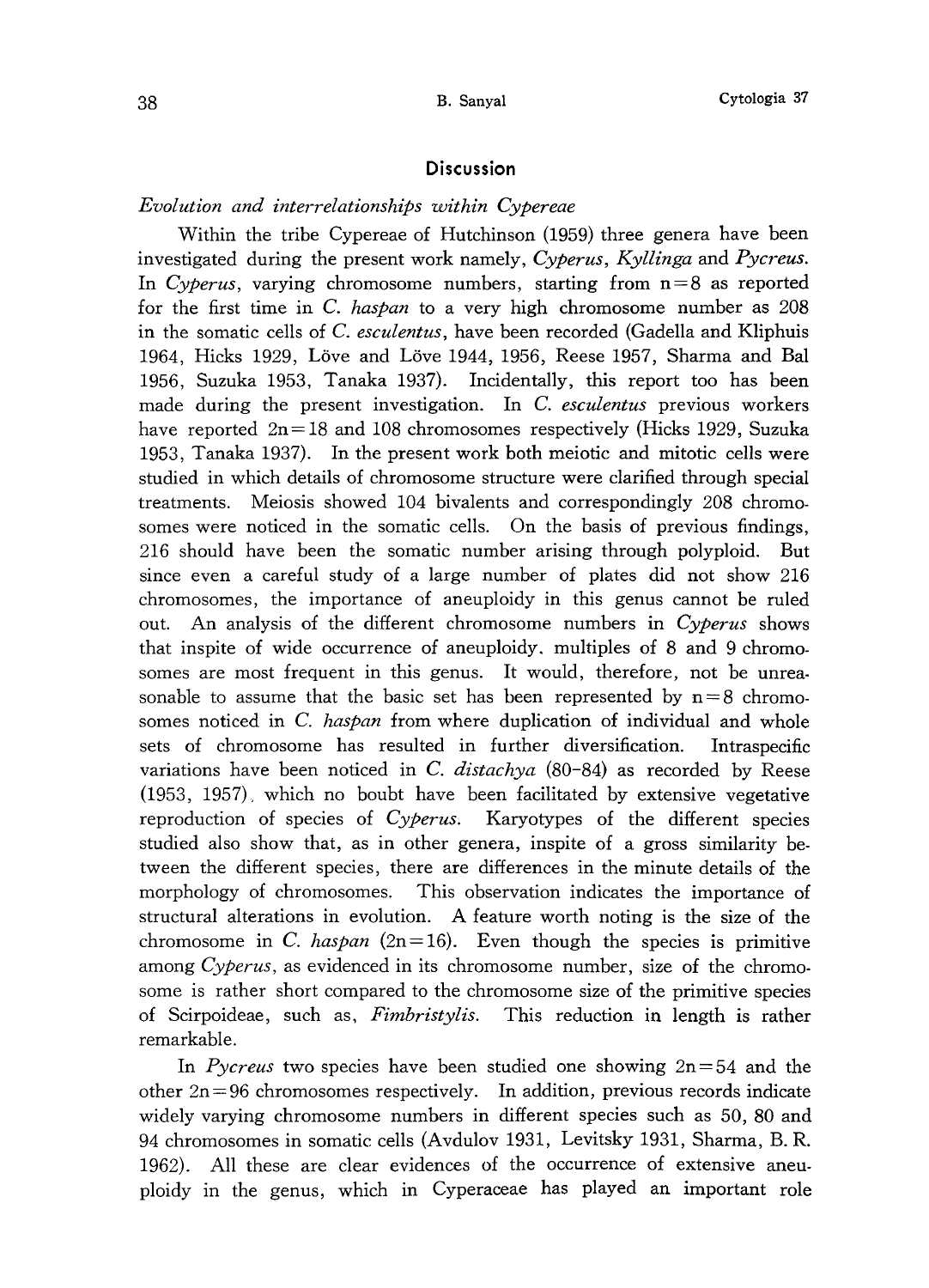specially due to its vegetative propagation.

In Kyllinga also the chromosome number is widely variable being  $2n=108$ , 112 and 120 respectively in three different species, the last one being observed in the present investigation as well (Sharma, B. R. 1962, Tanaka 1939, 1941). It appears that in both the genera  $Kyllinga$  and  $Pycreus$  polyploids and hybridization have resulted ultimately into the occurrence of such aneuploid numbers which have survived specially due to their vegetative means of reproduction.

Of the different genera of Cypereae of Hutchinson (1959) the chromo some number and karyotypes, so far studied, indicate clearly their advanced level as compared to the genera included under Scirpeae *sensu stricto*. However, as far as the advanced species (with high chromosome numbers) of both the tribes are concerned, there is a gross similarity in the chromosome morphology specially in the short size, median to submedian primary con striction and in the presence of a graded karyotype. This cytological similarity may be considered to show affinity between the two tribes of Hutchinson (1959).

#### Taxonomic status of the genera studied

In Hooker's (1897) system Kyllinga and Cyperus have been included under the first tribe Eucypereae followed by the second tribe Scirpeae including *Scirpus, Fimbristylis* and *Eleocharis*. The tribe Rhynchosporeae is placed last in the series.

Hutchinson's (1959) classification starts with the tribe Rhynchosporeae followed by Scirpeae, Cypereae, Hypolytreae, Sclerieae, Cryptangieae and Cariceae.

In the classification adopted by Pax (Engler and Prantl 1887-1931) Scirpoideae forms the first subfamily followed by Rhynchosporoideae and Caricoideae. In Scirpoideae there are two tribes Scirpeae and Hypolytreae, and within the former, subtribes Cyperinae and Scirpinae are placed including in them the genera constituting the tribes Cypereae and Scirpeae of Hutchinson (1959).

Holttum (1948), on the basis of spikelet and other morphological charac teristics, mostly regarded the tribe Hypolytreae as the most primitive one leading to Scirpeae which includes Cyperus as one of the advanced genera. Further evolution led to Rhynchosporeae, Sclerieae, Cryptangieae and Cariceae.

Cytological data gathered during the present investigation undoubtedly suggests that the tribe Scirpeae of the subfamily Scirpoideae of Pax (as adopted by Rendle) is undoubtedly primitive. The most primitive character istics are to be found in the subtribe Scirpinae including the genera Fimbristylis, Scirpus and Eleocharis. The cytological affinities between subtribes Scirpinae and Cpyerinae have been pointed out indicating the evolution of the latter from the former. In absence of any data on the genera included under Hypolytreae, —the other tribe under the subfamily Scirpoideae and the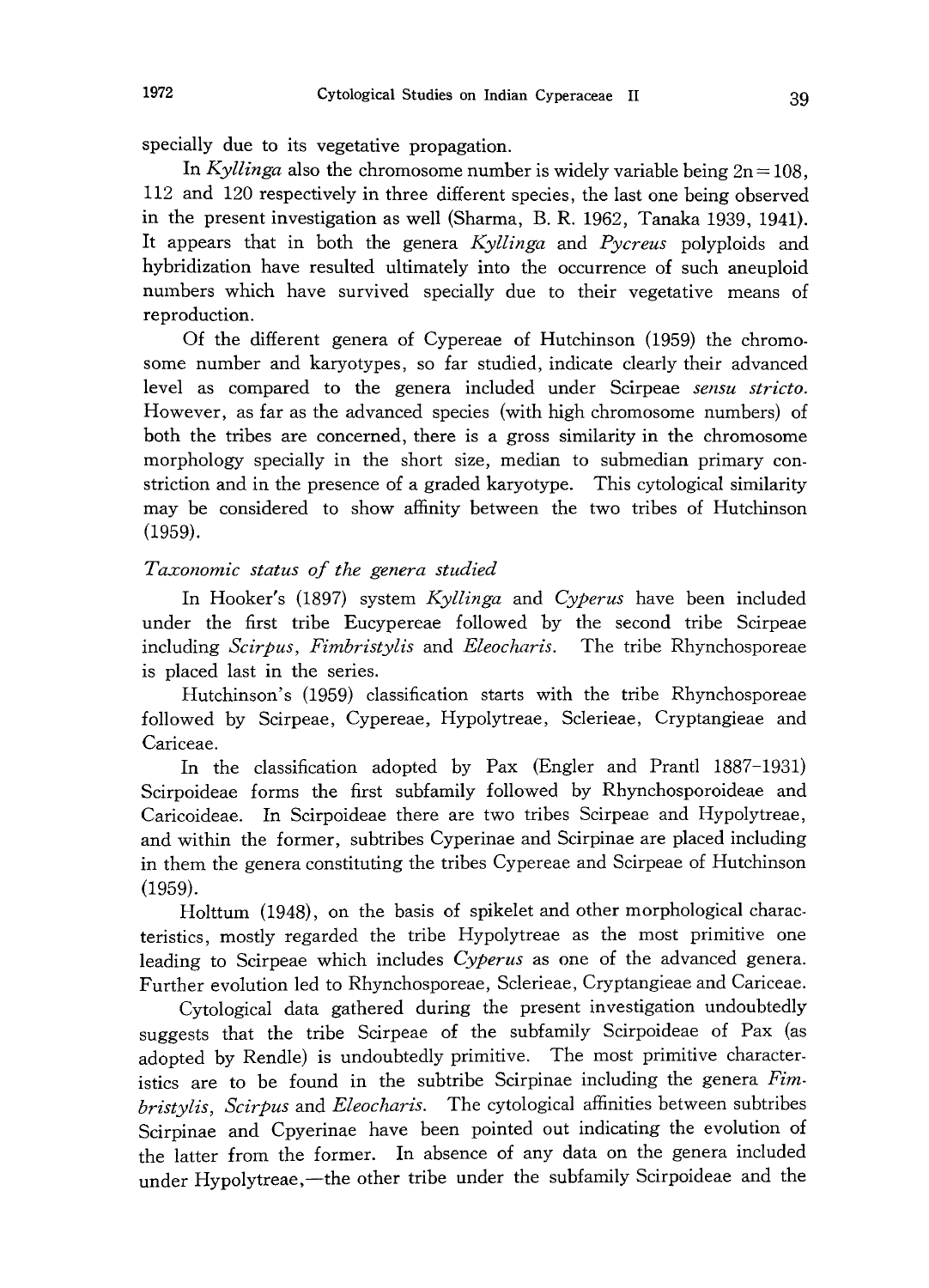most primitive one according to Holttum (1948)-it is not possible to assign its systematic status at present. In view of the affinities of the subtribes Scirpinae and Cyperinae, that is, tribes Scirpeae and Cypereae of Hutchinson (1959), it appears unnatural to keep the constituent genera under two distinct tribes. On the other hand their inclusion under the two subtribes within the tribe Scirpeae as followed by Rendle appears to be justified on cytological grounds. The present work is also in agreement with Holttum's (1948) contention that Scirpeae represents a very primitive group.

Hutchinson (1959), as mentioned above, considered Scirpeae as a second tribe preceded by Rhynchosporeae. Some amount of work has so far been done on the genus Rhynchospora and seven species have shown seven different numbers. Moreover, excepting in R. tenuis, where  $2n=10$  chromosomes has recently been reported (Gadella and Kliphuis 1964), a number of species show a basic number of  $n=13$  chromosomes.

In view of this fragmentary knowledge on the cytology of Rhynchospora, which also does not support its primitiveness and also in view of the con tention of different taxonomists (Rendle 1953, Hooker 1897) including Holttum (1948), that critical analysis of spikelet morphology suggests Rhynchospora and its allies to be advanced representatives, there seems little reason at present to consider Rhynchosporeae as the most primitive tribe of Cyperaceae as contended by Hutchinson (1959). On the basis of the available data it would be reasonable to start the family with Scirpoideae representing as the most ancient stock with Scirpineae and Cyperineae as the subtribes.

# Origin of the family Cyperaceae

With regard to the origin of the family, as pointed out in the intro ductory part of the work, there has been a considerable difference of opinion. Juncales has been regarded by Hutchinson (1959) to represent an intermediate step in the evolution of Cyperales from the Liliaceous stock. At present there are very little cytological evidences for or against the different views expressed so far. But the cytological data obtained indicate the possibility of a relationship existing between Juncales and Cyperales. The species of Juncus and Luzula are characterized by wide aneuploidy (in Juncus), high variability in chromosome number, intraspecific variations, short size in advanced types and lastly by diffuse centromeres (in *Luzula*). All these features find parallel in the primitive tribe Cypereae. In view of these cytological facts, taken in conjunction with the morphological data which led Hutchinson (1959) to derive relationships between the two, the possibility of the origin of this family through Juncales appears probable. However evidences from other aspects of study are needed to substantiate this con tention.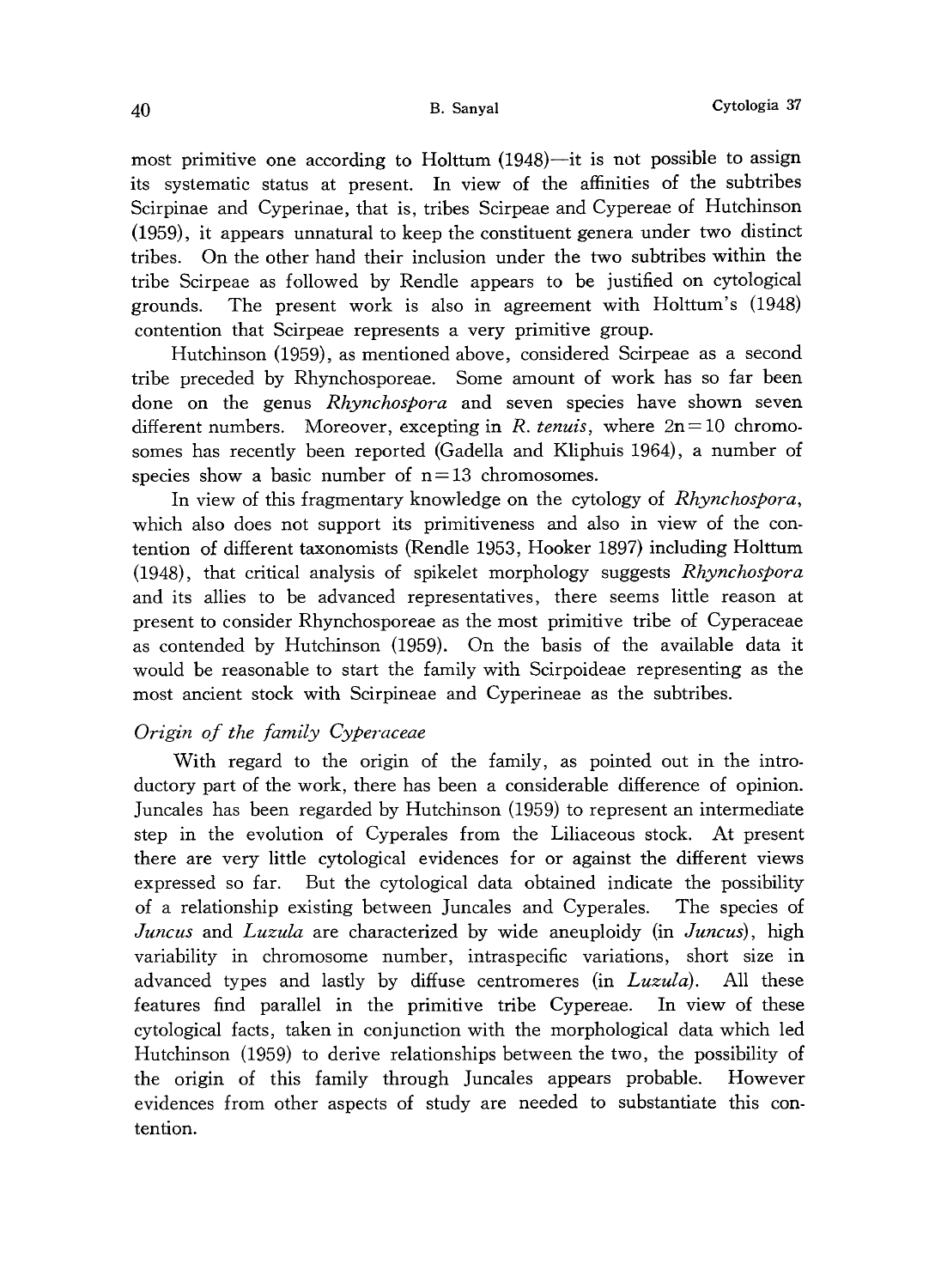#### Summary

The structure and behaviour of chromosomes of sixteen species belonging to three genera (Cyperus, Kyllinga and Pycreus) of the tribe Cypereae under the family Cyperaceae have been studied. Taxonomic status of the genera was dealt with in the light of cytological findings. Cytoecological correlation has been made. The advanced status of the genus Cyperus of the tribe Cypereae has been indicated. The advanced status of the tribe Cypereae of Hutchinson (1959) as compared to that of the tribe Scirpeae has been dis cussed. The question of giving them subtribe status in the tribe Scirpeae of Pax has been also suggested. The probability of the origin of the family through Juncales from Liliaceae as adopted by Hutchinson (1959) has been supported.

#### Acknowledgments

The author desires to express his gratitude to Dr. (Mrs.) Archana Sharma for guidance during the course of this investigation and to Prof. A. K. Sharma, Head of the Department of Botany, University of Calcutta, for encouragement, help and facilities provided.

#### References

- Avdulov, N. P. 1931. Karyosystematische Untersuchung der Familie Gramineen. Bull. Appl. Bot. Genet. and Plant Breeding Suppl. 43: 1-438.
- Engler, A. W. and Prantl, K. 1889-1897. Die naturlichen Pflanzenfamilien. Teill II, Abt 2, Teil IV, Abt 5, Band XXI, Band 15a, Band 21c.
- Gadella, T. W. J. and Kliphuis, E. 1964. Chromosome numbers of some flowering plants collected in Surinam. Acta Bot. Neerf. 13: 432-433.
- Hicks, G. C. 1929. Cytological studies in Cyperaceae, Eleocharis, Dulichium and Eriophorum. Bot. Gaz. 88: 132-149.
- Holttum, R. E. 1948. The spikelet in Cyperaceae. Bot. Rev. 14: 525-541.
- Hooker, J. D. 1897. Flora of British India. L. Reeve & Co. Ltd., London.
- Hutchinson, J. 1959. The families of flowering plants, Vol. 2. Monocotyledons. Oxford Univ. Press.
- Levitsky, C. A. 1931. The morphology of chromosomes. Bull. Appl. Bot. Genet. Plant Breeding 27: 19-174.
- Löve, A. and Löve, D. 1944. Cytotaxonomical studies on boreal plants III. Some new chromosome numbers of Scandinavian plants. Arkiv. Bot. 31A: 1-22.
- 1956. Cytotaxonomical conspectus of the Icelandic flora. Acta Hort. Gotob. 20: 65-290.
- Rendle, A. B. 1953. The classification of flowering plants, Vol. 1. Cambridge University Press, Cambridge.
- Reese, G. 1953. Erganzende Mitteilungen uber die Chromosomenzahlen mitteleuropaischen Gefäßpflanzen II. Ber. d. Deutsch. Bot. Ges. 66: 65-73.
- 1957. Uber die polypoidies pektren in der morsaharischen wustern flora. Flora 144: 598-634.
- Sanyal, B. N. and Sharma, A. 1971. Cytological studies in Indian Cyperaceae I. Tribe Scirpeae. Cytologia 36: 1-20.
- Sharma, A. K. and Bal, A. K. 1956. A cytological investigation of some members of the family Cyperaceae.  $\phi$ yton 6: 7-22.